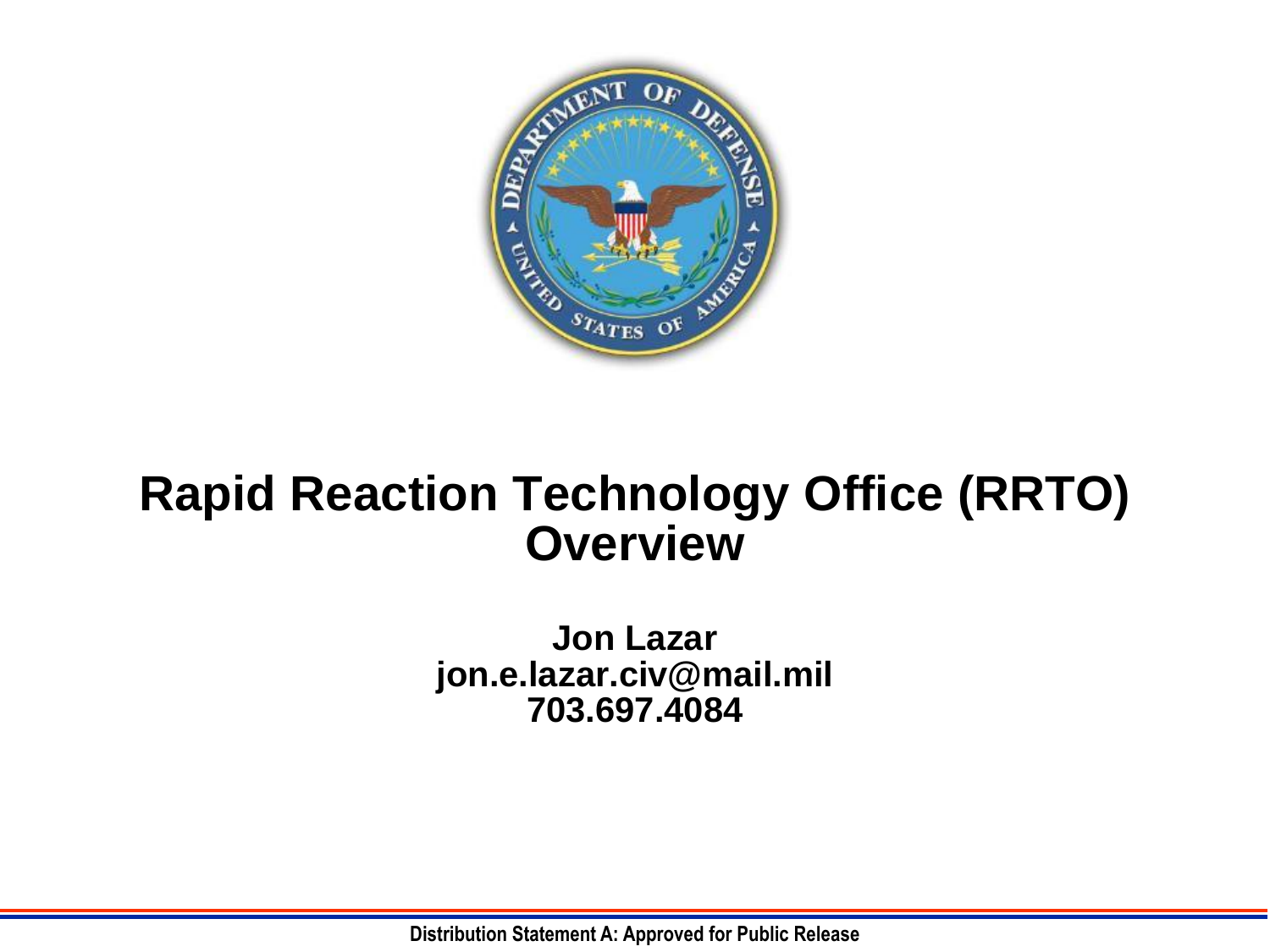

# **RRTO Operating Model**

- **RRTO develops prototypes to increase the speed from idea to developed capability, leading to a more lethal, resilient, and rapidly innovating Joint Force**
	- **Technology areas reflect National Defense Strategy and USD(R&E) modernization priorities**
	- **Seeks innovative ideas from small businesses; traditional and non-traditional performers; academia; CCMDs; Services; government labs; FFRDCs & UARCs**
	- **Proposals accepted on a rolling basis**
	- **Streamlined process for funding consideration**
	- **Awards made throughout the year of execution**

### **Guiding principles**

- **1. Aligned to DoD modernization priorities**
- **2. Joint**
- **3. Innovative, leap-ahead technologies**
- **4. Co-funding from government stakeholders**
- **5. Clear transfer/transition path**

#### **A culture of innovation delivered at the speed of war**

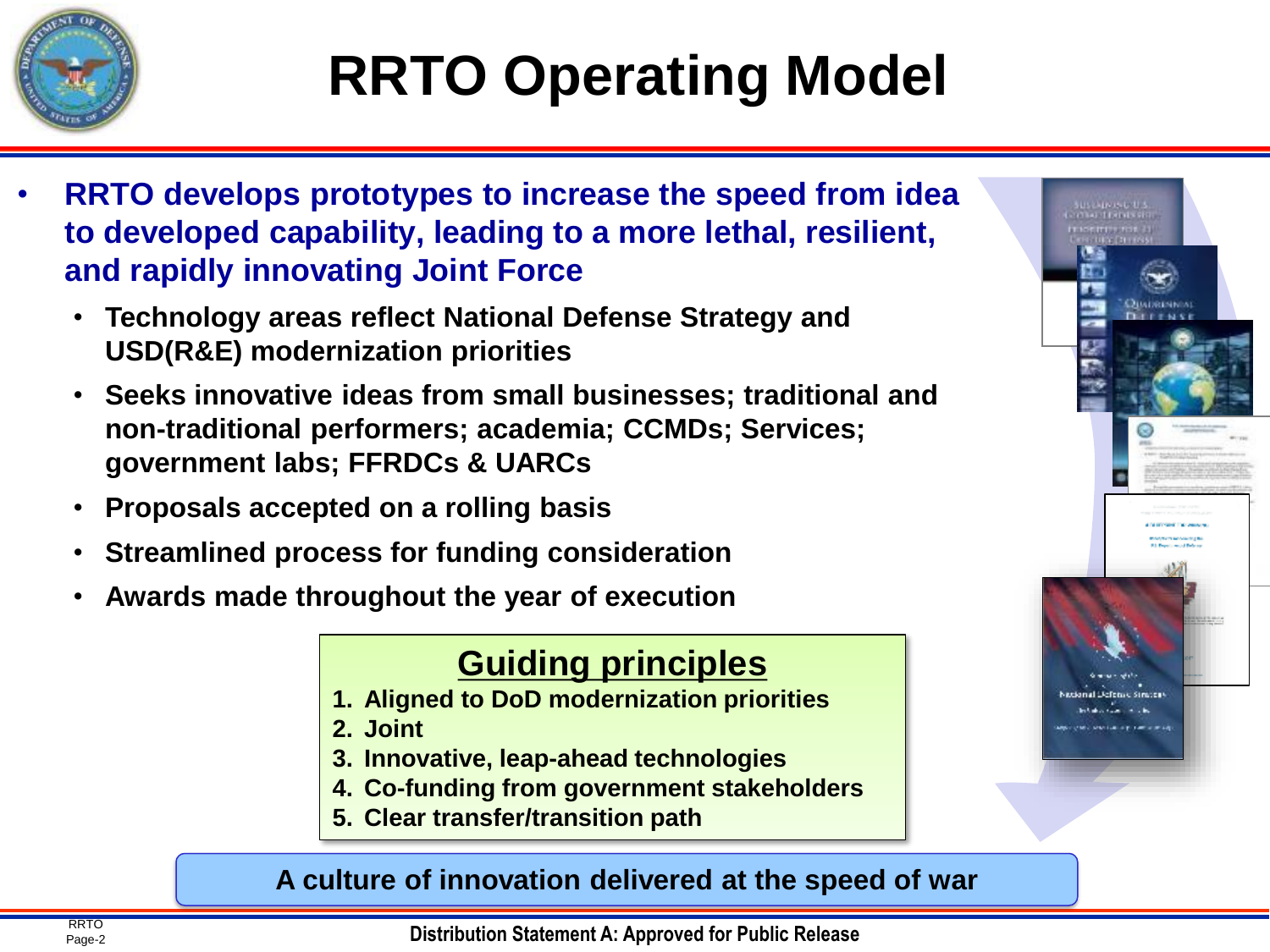

# **RRTO Prototyping Initiatives**

### **Emerging Capabilities Technology Development (ECTD)**

- Conceptual prototypes aligned with the "Road to Dominance" modernization plan
	- Pursues risk-reducing technology prototypes and demonstrations of cutting-edge land, sea, air, and space systems for the Joint Warfighter
	- Demonstrates art of the possible; < 36 months, < \$6M
	- Rolling start during execution year **accelerates cycle of innovation**

### **Quick Reaction Special Projects (QRSP)**

- Operational prototypes that deliver quick wins to the warfighter
	- Matures emerging technologies for operational use by the Joint Warfighter
	- Delivers innovative prototypes to help address immediate needs; 12-18 months, < \$1M
	- Rolling start during execution year to **increase speed of delivery**

### **Rapid Prototyping Program (RPP)**

- Operational Prototypes that accelerate innovation within Services' programs
	- Develops prototypes that drive down risk and **foster creative operating concepts**
	- Anticipate and respond to emergent Service and Agency issues and time-sensitive threats by selecting projects within the year of execution.
	- Annual call for proposals; FY2018 projects averaged <24 months and <\$10M

#### **Increased emphasis on National Defense Strategy and USD(R&E) modernization areas**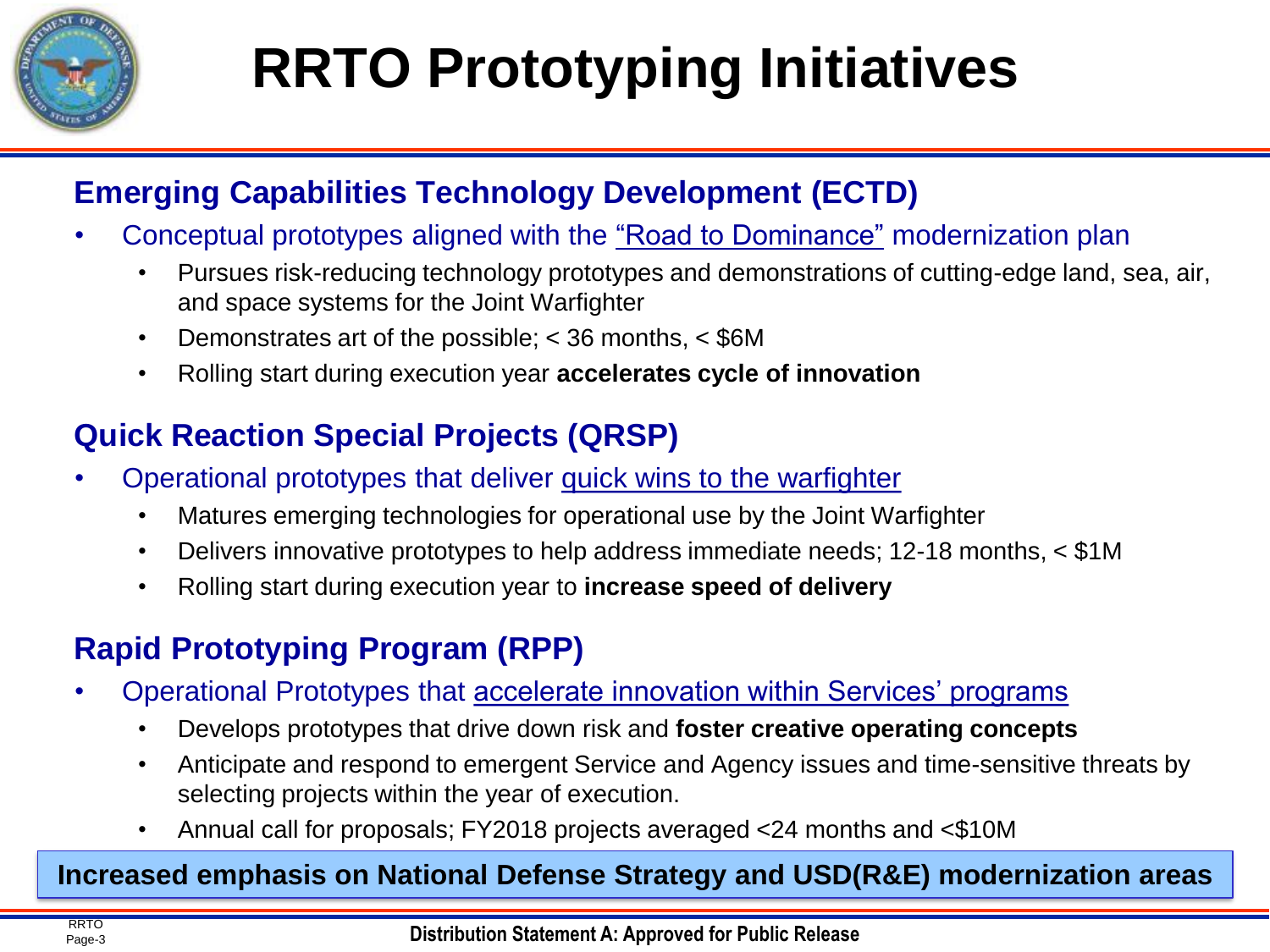

# **Example Prototyping Efforts**

#### • **Persistent Aerial Recon. & Communications (PARC)**

- **24/7 ISR via ultra-lightweight low-tension power/data wire**
- **Autonomous launch, flight, and recovery**
- **Transitioned to SOCOM, Army Rapid Equipping Force**

### • **High Accuracy Video Object Classification (HAVOC)**

- **Expeditionary automated target recognition for full motion video**
- **New classifiers require 100s or 1000s of samples, not millions**
- **End users can create new classifiers and train algorithms in the field**
- **Algorithms incorporated into Project Maven**

### • **AC-130 High Energy Laser (HEL)**

- **OSD risk reduction in key technology areas**
- **Work accelerates SOCOM program; foundational for other DE work**
- **Overall program completes with operational system in FY 2022**

#### • **Accelerated Nuclear DNA Equipment (ANDE)**

- **Processes DNA samples and matches to terrorist database**
- **Replaces expeditionary lab with a fieldable laser printer size device**
- **Transitioned to SOCOM, DHS, DoJ**







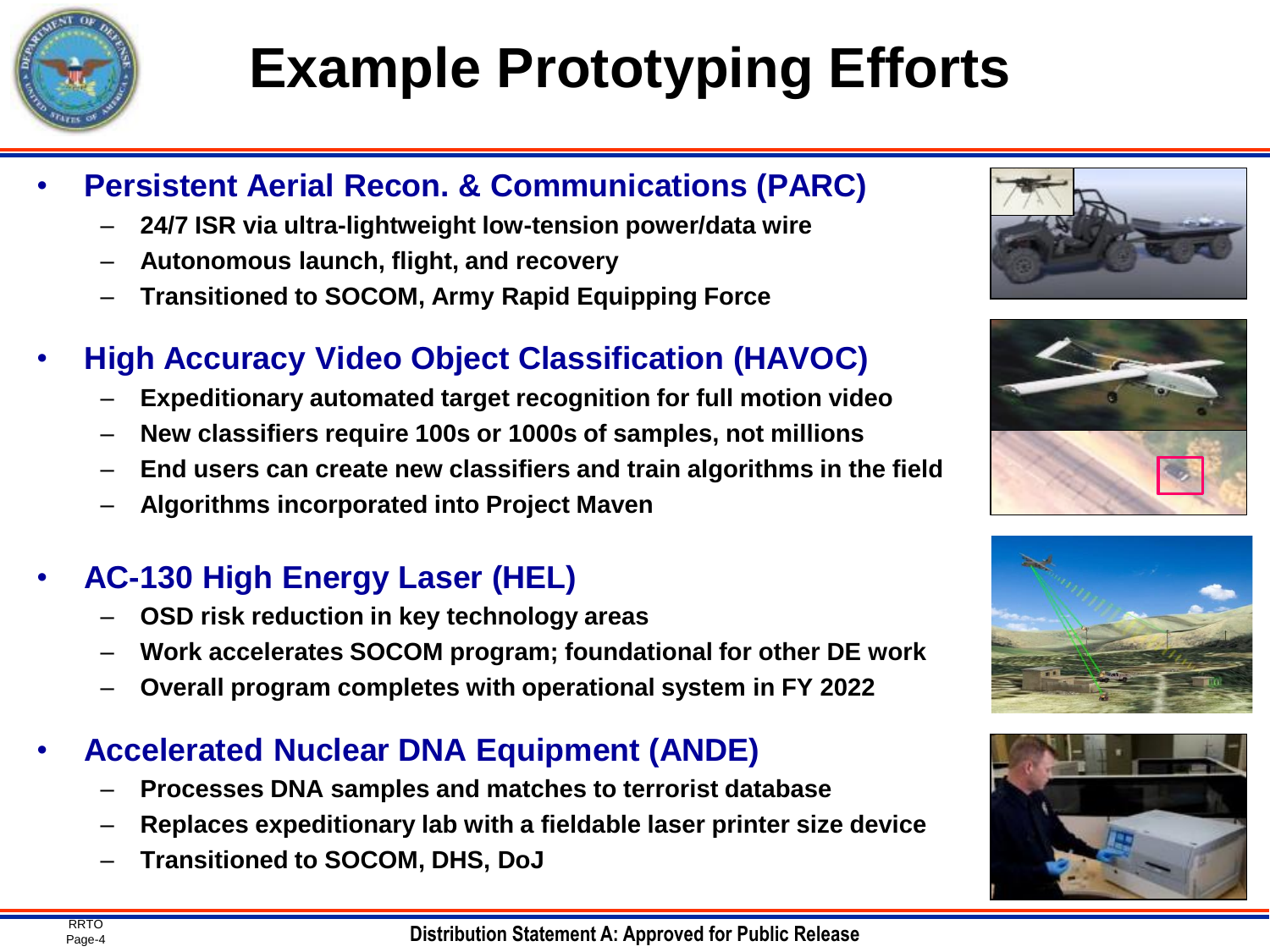

# **Demonstration/Experimentation Venues**



**High Speed, Electronic Keel Marine Testbed**

**Stiletto** is a maritime technology demonstration platform with an "electronic keel" that enables rapid integration, demonstration, and experimentation with new technologies. The 88-foot experimental boat provides an authentic military maritime platform with easy access for small businesses and non-traditional performers. In FY 2018, Stiletto demonstrated 68 technologies, including systems from 23 small businesses.



**Multi-Intelligence & ISR Technology Demonstration Venue** 

**Thunderstorm** is an enduring technology demonstration venue open to a wide range of participants, including small businesses, military, and the interagency. New technologies can be integrated, evaluated, and assessed under real world conditions with scripted and unscripted scenarios. In FY 2018, Thunderstorm demonstrated 87 technologies, including systems from 52 small businesses.



**JIFX** demonstrates and evaluates new technologies related to Department of Defense research in an operational field environment. JIFX also provides the operational community an opportunity to experiment with these technologies to better understand their capabilities and how to use them. Together this creates a collaborative, boundary-pushing environment to explore the implications and applications of emerging technology.



**Joint Interagency Field Experimentation (JIFX) Technical Support & Operational Analysis Activity (TSOA)** 

**TSOA** conducts scenario-based live field experiments and assessments in operationally relevant venues to help identify vulnerabilities and system limitations in new technologies. With a focus on new technologies emerging from Service/DoD labs, TSOA delivers rigorous technology assessments from the perspective of both the operator and the adversary to uncover these vulnerabilities.